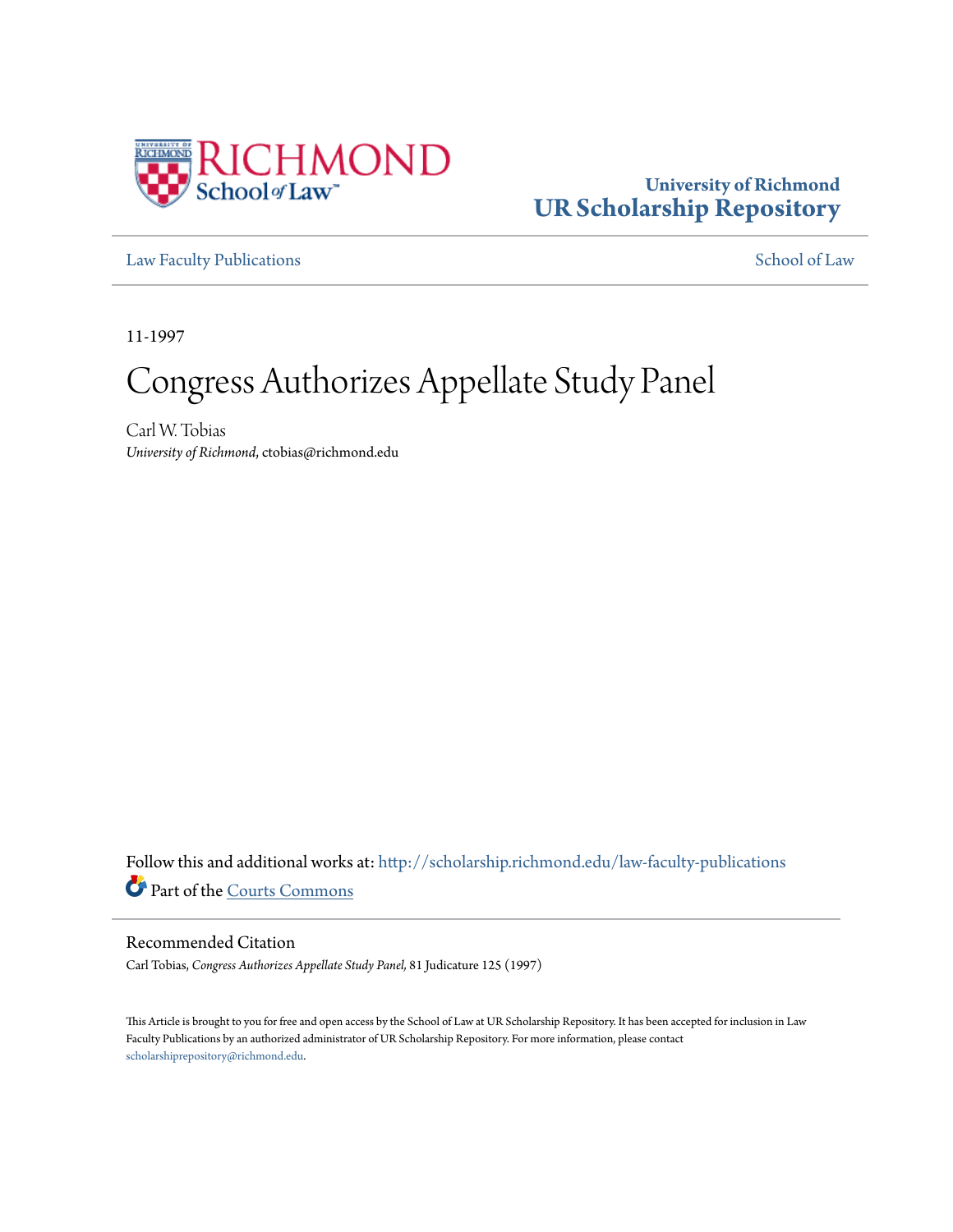lot project under circumstances strongly indicative of relapse and use of both cocaine and alcohol.

Of the 15 graduates, only two have reappeared in Municipal Court for any offense, one for DWI and the other for domestic violence. The remainder appear to have remained clean and sober. Verification of this, however, is problematic since it depends not only on engaging in substance use or abuse, but also in being apprehended by a law enforcement agency.

The keys to success for those who completed the DWI Drug Court pilot project seem to have included three prominent factors. First, there was a group cohesiveness that created a strong interpersonal bond and a sense not only of support but also of positive peer pressure. Second, there was positive reinforcement from the project treatment staff and the Municipal Court judge. Third, successful participants had a strong support network in their lives. These networks included children, spouses and significant others, and close friends.

#### **Conclusions**

It is important to emphasize that the pilot project conducted by the Municipal Court presents certain limitations. First, there was a conspicuous lack of funding for the program. Second, there was not random assignment into the program, nor was there a true control group for which data are available. Nevertheless, this approach seems promising. The Las Cruces, New Mexico, Municipal Court DWI Drug Court program certainly provides one technique for addressing the drinking and driving habits of multiple DWI offenders. This mechanism, like drug courts based on the Miami model, brings treatment into the court itself. It makes the judge and other members of the courtroom work group a part of the treatment team.

After the pilot project a grant of \$307,000 was received from the New Mexico DWI Local Grants Council to create a county-wide drug court for Dona Ana County. In addition, a more expansive program, with an evaluation component, is underway.

The results of the DWI drug court project are important for at least two reasons. First, the drug court model offers the promise of long-term sobriety for persistent DWI offenders. This should make them more productive citizens and less of a threat to public safety. Second, in the long run a more proactive method of dealing with drunk drivers may keep these individuals from returning to court for additional charges and adjudication. In other words, the courts may be able to save themselves a great deal of time later by investing a little time and money now. In the end we may be able to alleviate some of the docket crowding in misdemeanor courts simply by keeping some of the repeat offenders from ever returning, or at least from returning so often.  $\mathfrak{F}^{\dagger} \mathfrak{F}$ 

**G. LARRY MAYS** is a professor of criminal justice at New Mexico State University.

**STEPHEN G. RYAN** is a former municipal judge, City of Las Cruces, New Mexico.

**CINDY BEJARANO** is a doctoral student in justice studies at Arizona State University.

## **Congress authorizes appellate study panel**

**by Carl Tobias** 

In mid-November, the first session<br>
of the 105th Congress passed a of the 105th Congress passed a measure authorizing a national commission to study the federal appeals courts. On November 26, President Clinton signed the legislation. The Commission on Structural Alternatives for the Federal Courts of Appeals has a historic opportunity to analyze carefully the federal appellate system and make valuable suggestions for improvement, thereby charting the destiny of the intermediate appeals courts for the 21st century.

The creation of the panel is important because the appellate courts are at a critical juncture. All of the regional circuits have experienced exponential docket growth. Many ob-

servers believe the courts have insufficient resources to treat the cases before them.

The provision authorizing the commission represents a compromise resulting from controversial proposals to divide the U.S. Court of Appeals for the Ninth Circuit. In June, the House of Representatives passed a measure providing for a national commission to study the federal appellate courts. (See "House authorizes appellate court study commission," *Judicature*, May-June 1997.)

In July, the Senate approved a rider to an appropriations bill that would have split the Ninth Circuit without a prior study. That proposal would have left California and Nevada in the Ninth Circuit and created a new Twelfth Circuit encompassing Alaska, Arizona, Hawaii, Idaho, Montana, Oregon, Washington, Guam, and the Northern Mariana Islands. A particularly controversial provision would have created for the Twelfth Circuit two co-equal seats and two coequal court clerks, located in Phoenix and Seattle.

Proponents of splitting the Ninth Circuit cite several concerns. Some believe that the circuit, by far the country's largest in terms of number of judges and number of states, is too big to handle its caseload efficiently. They also say that the circuit's size does not promote consistent decision making or collegiality among its judges. Moreover, many lawmakers and their constituents have been troubled by some of the court's more liberal rulings in areas such as environmental law. They maintain that